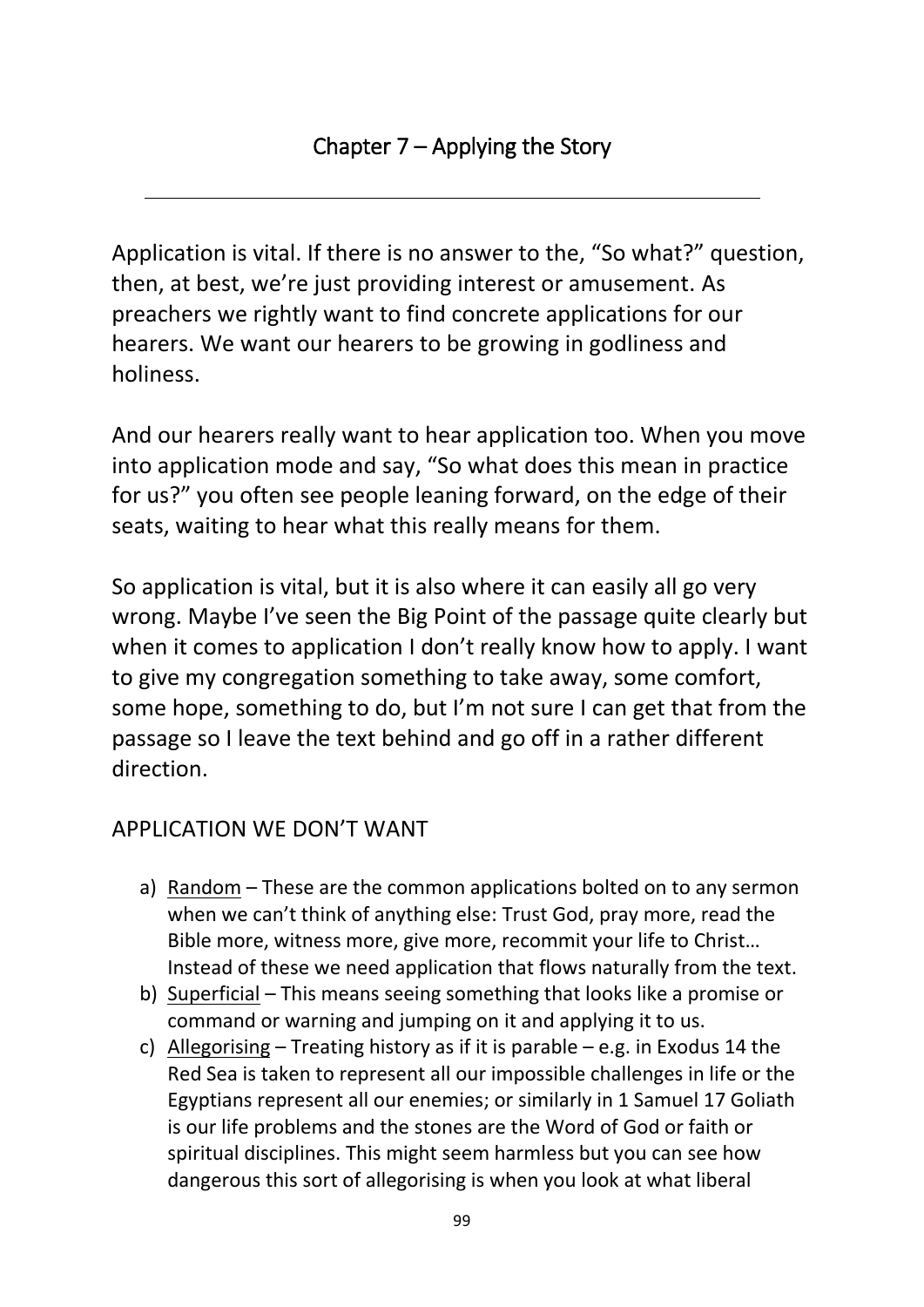scholars do with the New Testament narratives – miracles are no longer historical accounts they are mythical stories with a spiritual meaning; Jesus didn't physically rise from the dead (they say), the resurrection story is just a story about new life and Jesus living on in our hearts.

- d) Personalising Jumping into the shoes of the Bible characters e.g. in Exodus 3 we are Moses and the chapter becomes a pattern for how we manage our mid-life crisis or prepare for a new challenge, or in 1 Samuel 17 we become David (strangely we never see ourselves as Goliath, despite the fact that most of us are Gentiles and we are naturally enemies of God).
- e) Moralising This is the great curse of our pulpits. We see something bad in the story and we say, "Don't do that" and we see something good and we say, "Do that". But when you read through Genesis (and the whole OT) you find you simply can't do that. We find that all our 'heroes' are deeply fallen sinners and that often God blesses the bad guys in the story and works out his purposes through a whole mess of sin and evil. Even when we do a good job of handling the text and realise this theme of sovereign grace, moralism still lurks and there is a great danger that in our move to application we move from grace to works: e.g. Big Point of my sermon = "God Saves"; Application = "Now we need to do our bit". The gospel drops away and our application is simple moralism.
- f) Principlising This is trying to find a 'value' or a 'principle' in the story to apply – e.g. from Genesis 11 we find the value of unity – "Nothing will be impossible for them" – forgetting that, in the context, this is an *evil* unity. The Bible doesn't really give us principles (stripped of context and disconnected from Christ) – it gives us stories.

#### SLOW DOWN AND GO BACK

As we say in Kiswahili, *Pole pole ndio mwendo*. Slowly does it. Don't rush to the superficial application. Don't grab at anything that looks like an application. Don't rush to jump into the shoes of the Bible characters.

a) History not parable – Most of the problems come from forgetting that these are *real people* living in *real places* to whom these things *really happened* in a past time. The Red Sea really was a sea – it is not 'my problems'. Abraham, Moses,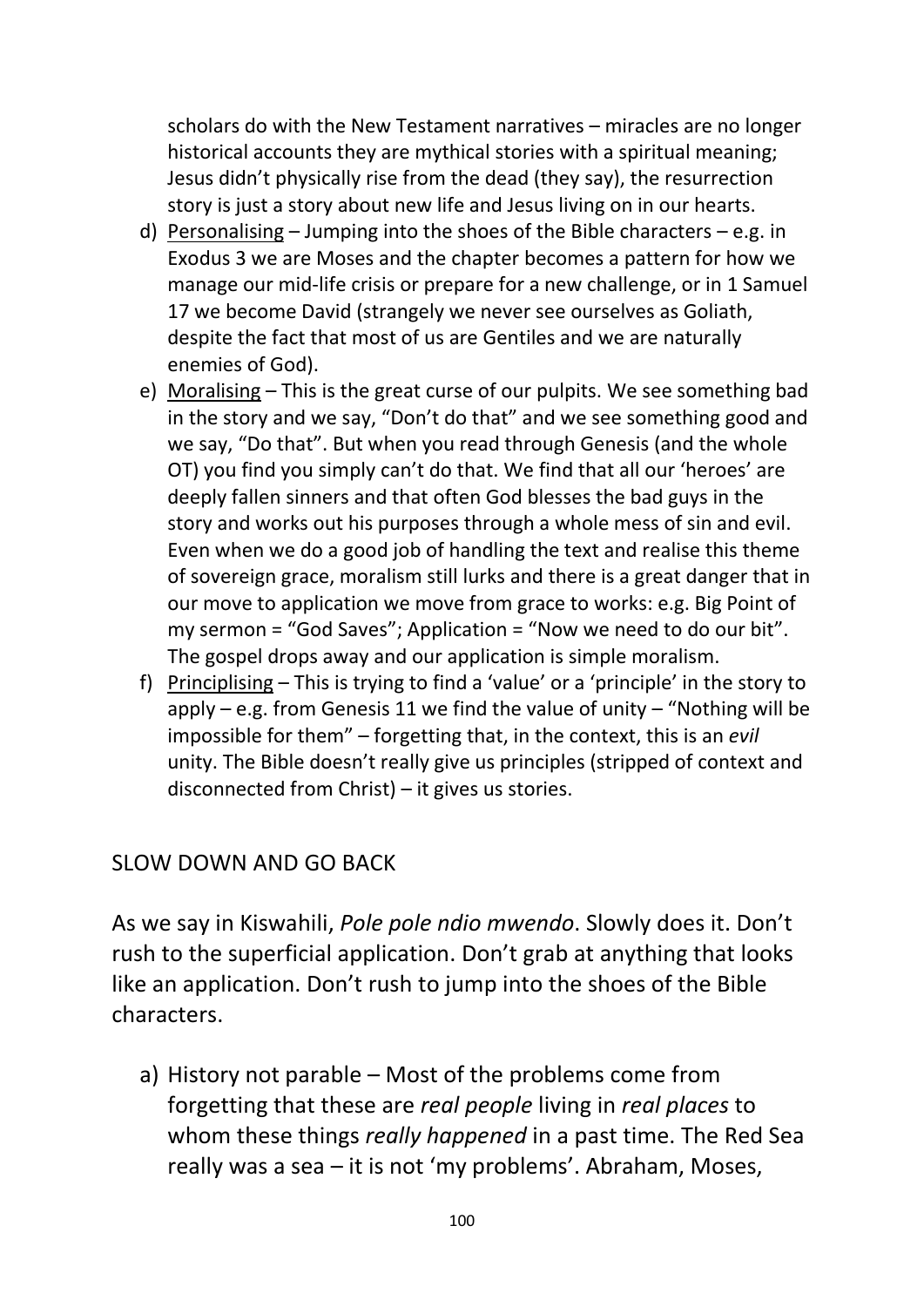David were real men. They are not me. Israel three thousand years ago is not Kenya or the UK today. These are not parables or allegories or How-To's for us to copy. This is the honest, unvarnished account of sinners interacting with one another and with God.

b) The Scriptures are written *for* us (Romans 15:4; 1 Peter 1:12) but not *to* us. It was first addressed to others. God teaches us through what he did in history. The Word is first to them, then, through listening to what was said to them in their context, we hear God's word for us. In our arrogance we demand a personal message from God but actually God has given us something far richer and more wonderful – a story of his interaction with his people over thousands of years – a beautiful tapestry where all the threads weave together to give us a multi-coloured, multi-layered, multi-textured image of Christ.



c) The context gives the cutting edge. It is as we take the time to go back to Canaan 3000 years ago and take time to find exactly what the Word meant to them then – *that* is where we find the cutting edge for our message – how it should apply to us.

## THE GODS OF CANAAN

For example, when you go back into the Old Testament world and see that the real struggle throughout the time of the Kings about who is the real God (e.g. 1 Kings 18:21) – you find a very sharp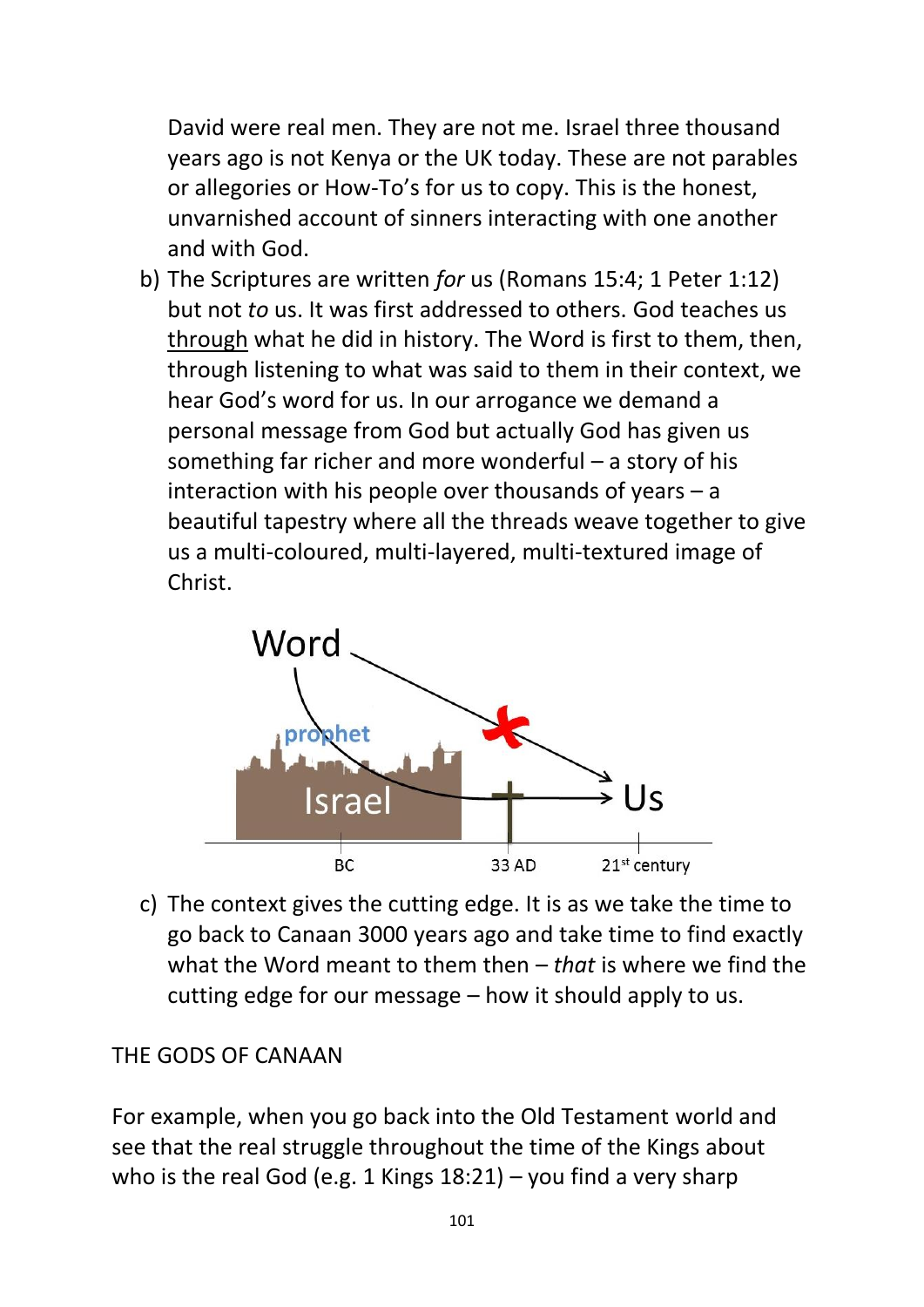cutting edge both then and now. Just take a quick look at the gods of those days:

- Baal Prosperity & Power
- Asherah & Ashtoreth Sex
- $\bullet$  Nebo Education
- Golden Calves Yahweh domesticated
- High places 'Anything goes' religion
- Chemosh A god who must be cajoled with desperate sacrifices
- Molech/Milcom Sacrifice your children



It doesn't take you long to realise how incredibly relevant these idolatries and temptations and false ideas of God are in our context today.

REMEMBER WHERE YOU ARE IN THE BIG STORY

As we saw in the last chapter, the whole story of the Bible is the story of Christ, centred on the Cross. As the diagram indicates, we must hear the word of God first as the word spoken to the ancient Israelites and then we must see how it goes through the Cross.

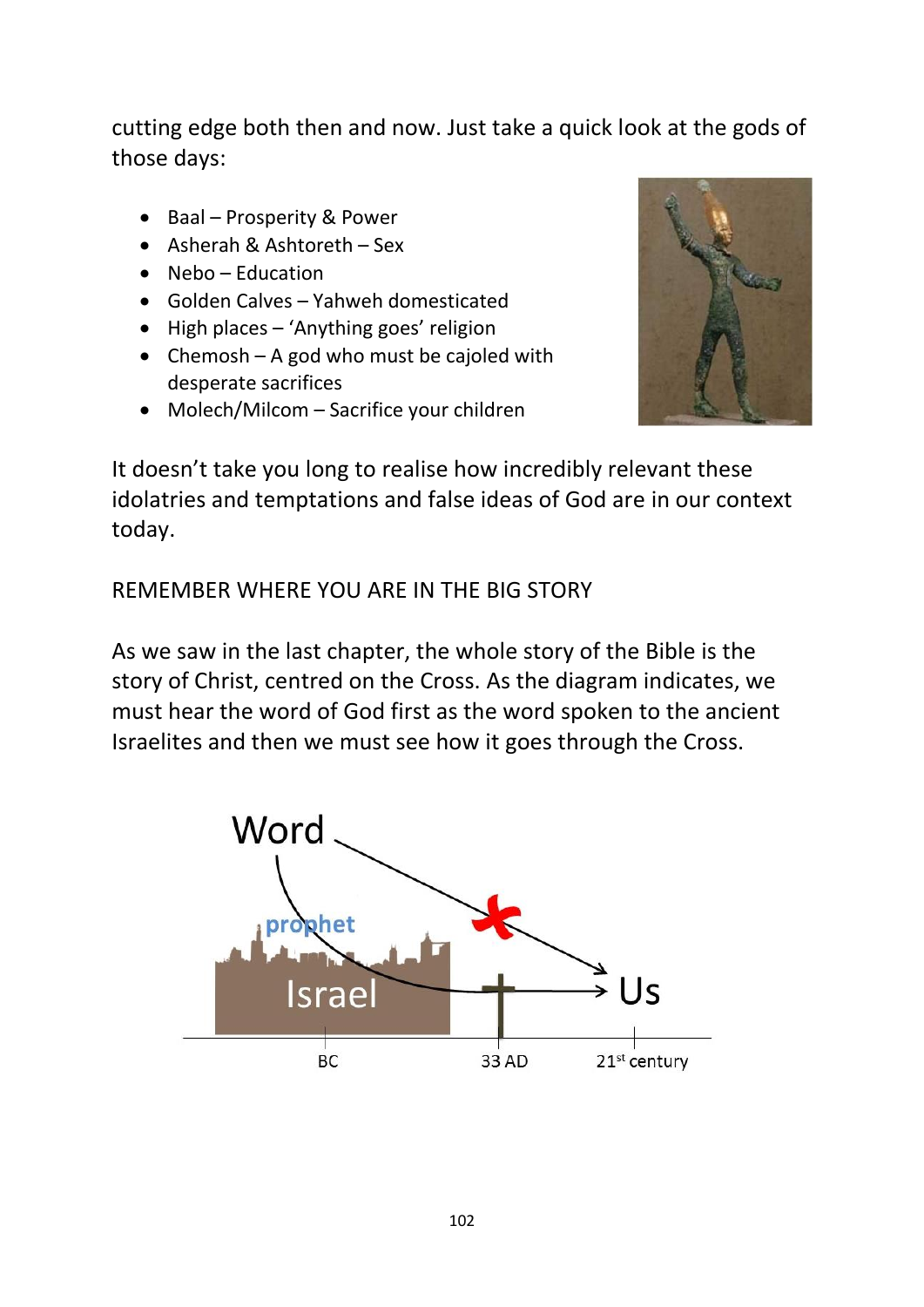#### DON'T JUMP OVER THE CROSS

We must never start to apply the Old Testament without taking into account the Cross. As someone has put it, we should look at the Old Testament through cross-shaped glasses – glasses given to us by Jesus (Luke 24:44-46). In particular we must make sure we take various concepts and institutions of the Old Testament through the Cross.



You can see in this diagram how all the patterns of the Old Covenant come together in Christ crucified. Jesus is the fulfilment of the Law of Moses (Matthew 5:17; John 5:46; Romans 10:4). He is the great prophet, priest and king. The ultimate sacrifice. But also notice that the lines of the diagram continue out the other side of the Cross. For example, Israel was God's son (Exodus 4:22), Jesus is the ultimate and unique Son of God, but we who are in Christ are also called sons of God (1 John 3:1). In the Old Testament there were various 'anointed ones', Jesus is the Great Anointed One (Christ/Messiah), and then on the other side of the Cross, in the church age, all those with the Spirit of Christ are anointed (1 John 2:20). Similarly with the Temple – we see it fulfilled in Christ (John 2:21) and now in the NT we the church are God's living breathing Temple (1 Cor. 3:17; Eph. 2:21-22; 1 Pet. 2:5).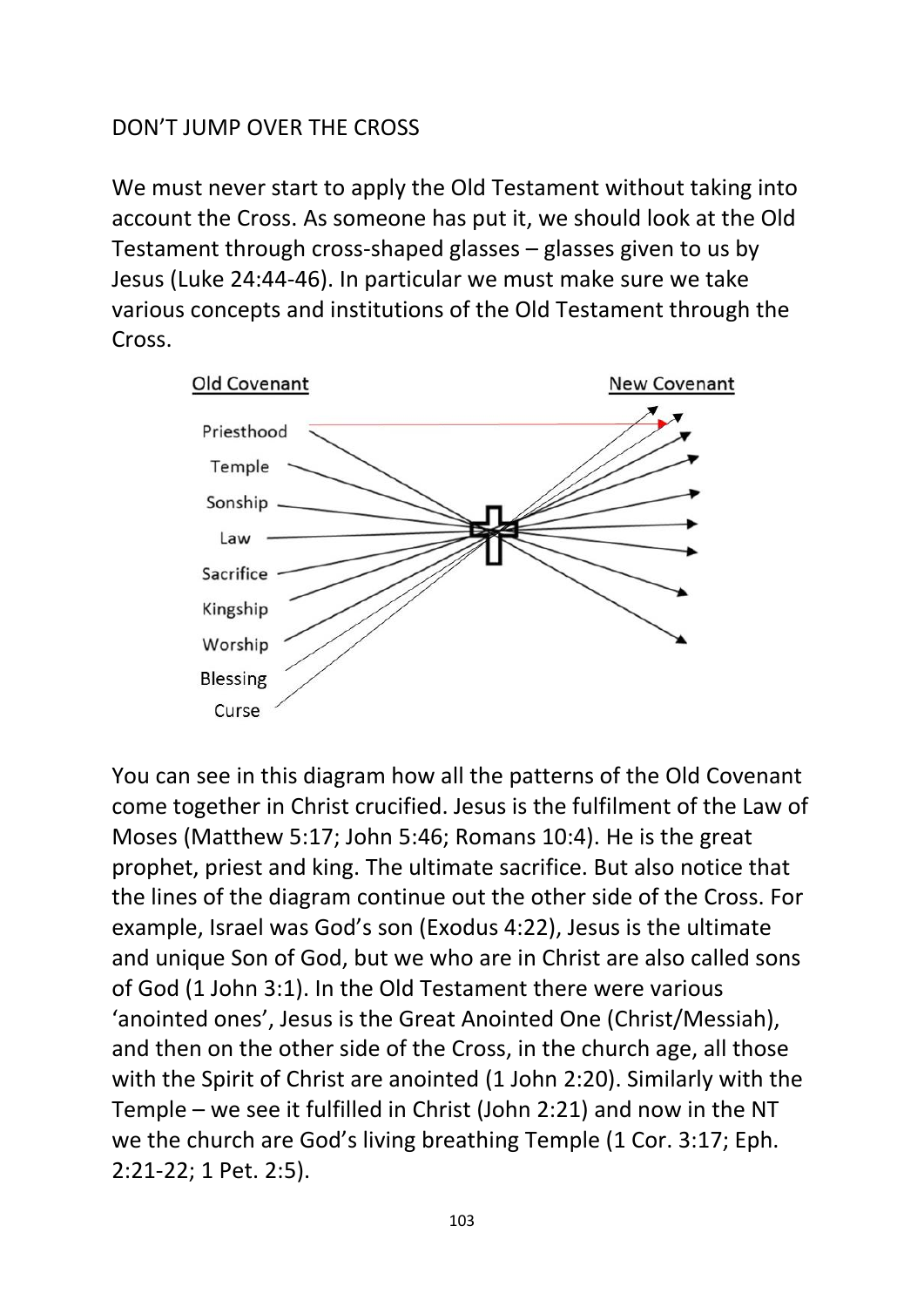The danger comes when we take things over from one side to the other without passing through the Cross (the red line in the diagram). For example we might equate OT priests with NT pastors or the Temple with our church buildings or OT offerings with NT offerings. The whole Law – all its offices and structures and stipulations – moral and ceremonial – all of it needs to be taken through the Cross rather than applied today as if we are still under the Old Covenant.

## BLESSINGS AND CURSES

A particularly important theme to take through the Cross is the whole issue of blessings and curses. We saw it in Genesis 12 and it is comes in a very full and expanded form in Deuteronomy 28 (and Leviticus 26). It might be tempting to apply these passages directly to us as if like Abraham we will be blessed with children, camels, gold but Galatians 3 insists that we see both Genesis 12 and Deuteronomy 28 through the Cross of Christ where He became a curse for us so that we could have the blessing of justification and Sonship. In Christ we are safe from all the curse of the Law and from the far worse final curse of the lake of fire. In Christ we have every spiritual blessing in the heavenly realm – not children, camels and gold but something far better.

## HOW TO APPLY (IN A NUTSHELL): 2 TIMOTHY 3:14-17

As we talk about Christ and 'taking things through the Cross' we're starting to get to the real essence of application. Let's hear the Apostle Paul explain what the Scriptures are for:

*But as for you, continue in what you have learned and have firmly believed, knowing from whom you learned it and how from childhood you have been acquainted with the sacred writings, which are able to make you wise for salvation through*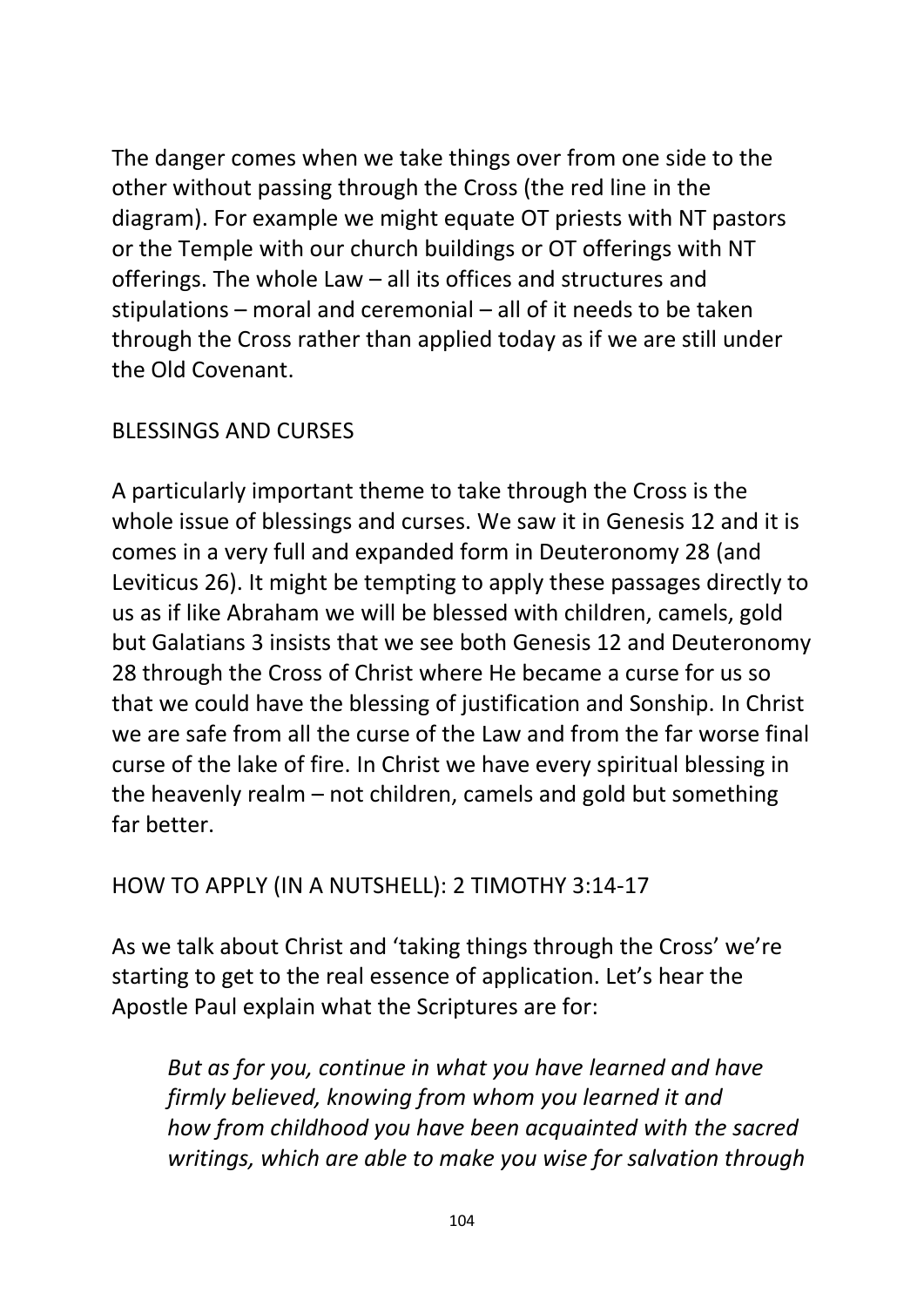*faith in Christ Jesus. All Scripture is breathed out by God and profitable for teaching, for reproof, for correction, and for training in righteousness, thatthe man of God may be competent, equipped for every good work.*

The big aim of all the Scriptures is to make us wise for salvation through faith in Christ Jesus. So the Big Point of every story will have something to do with Jesus. And when it comes to application of Scripture *we must apply the big point*. So if the Big Point will always have something to do with Jesus the right application will be to *apply Him* to the souls of sinners for their salvation.

The great danger in application is that we can do a good job of getting to the heart of the story and then our application goes off in a different direction. What we need to do is find the Big Point of the story and apply *that big point* – or to put it another way – we want to find Christ in the text and apply Him. As a nurse applies a healing lotion to a wound, so we are to apply Christ to the wounded souls of sinners.

Application is not 'making the Bible relevant'. The Bible is always already relevant! Every passage is completely relevant *because it is about Christ* and he is the one that every human being must reckon with, the one who (re)defines everything, the one that every on the face of the earth desperately needs, the one who is the only hope for sinners under the wrath of God, the one who is the deepest answer to this and every other problem, the one whom to know more and more *is* the Christian life, our righteousness, sanctification, wisdom and joy.

## EXAMPLE: EXODUS 3

This is a passage we can very easily make all about us but, if we stop to think, it is very obviously all about God. In fact it is one of the most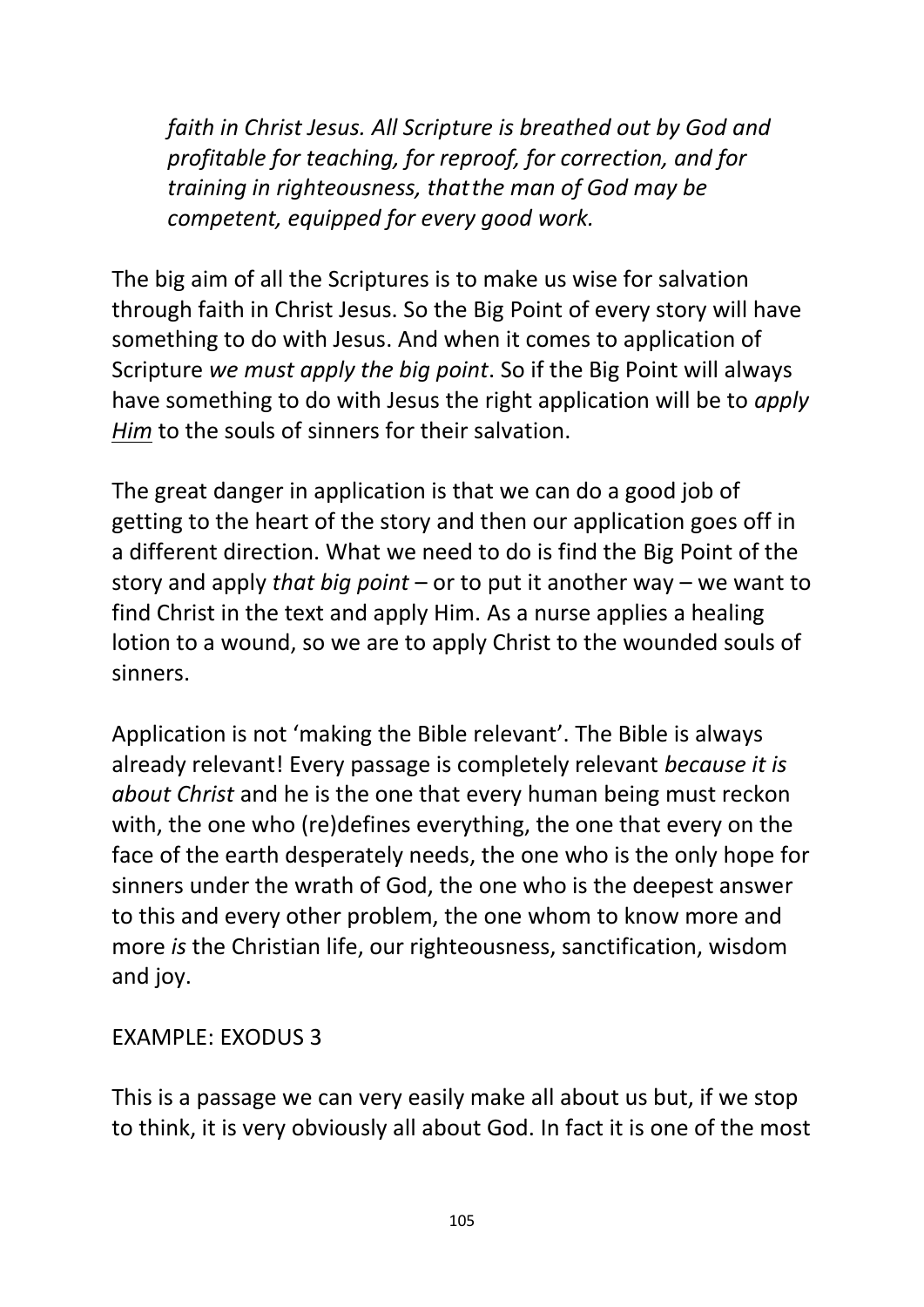important revelations of God in the whole Bible. Christ is all over this story:

- o *Problem* The cries of the oppressed call out for the serpent crusher. The holiness of the place reminds us of Eden (the last time the word was used previous to this) and the problem of being excluded from God's place.
- o *Presence* Jesus is the Angel of the LORD in the bush the God of the patriarchs, the LORD himself who has "come down" (Ex. 3:8), the great "I AM" (cf. John 8:58), the one who delivers God's people (Jude 5). This is not just a revelation of 'God' but a revelation specifically of Christ.
- o *Pattern* Moses is a type of Christ the deliverer prince (Acts 7:35), the man born of woman who will rescue God's people.
- o *Promise* The promise of deliverance, of freedom serving God, of a restored land of plenty and rest, is only fully accomplished by Christ coming in the flesh, bringing about the Greater Passover at his death, rising and ascending to prepare a place for us.

So there is almost too much of Christ to preach in this passage! What we need to do as we come to apply Exodus 3 is to apply *this salvation in Christ*. Our main line of application will not be about "Me as Moses" it will be about how our lives and eternities are transformed by the fact that Jesus, the great I AM, has come down for our salvation.

## HEART, HEAD, HANDS

But how exactly do we apply Christ? Well it may be helpful to consider three areas we are aiming at:

o Heart - This is where it all starts. The "wellspring of life" (Prov. 4:23). The Word is sown into the heart (Matt. 13:19). And it is the calloused heart which is the root problem – the root of all our wrong thinking and wrong living (Matt. 13:15; Eph. 4:17-19 cf. 1 Kings 11:1-10). It was a heart issue in the garden of Eden when the serpent seduced Eve away from a pure devotion to Christ by the lie that "God is not good" and the promise of another joy apart from Christ (Gen. 3:5-6; 2 Cor. 11:3). From then on, as John Owen put it, "The great contest of heaven and earth is about the affections of the poor worm which we call man." Satan is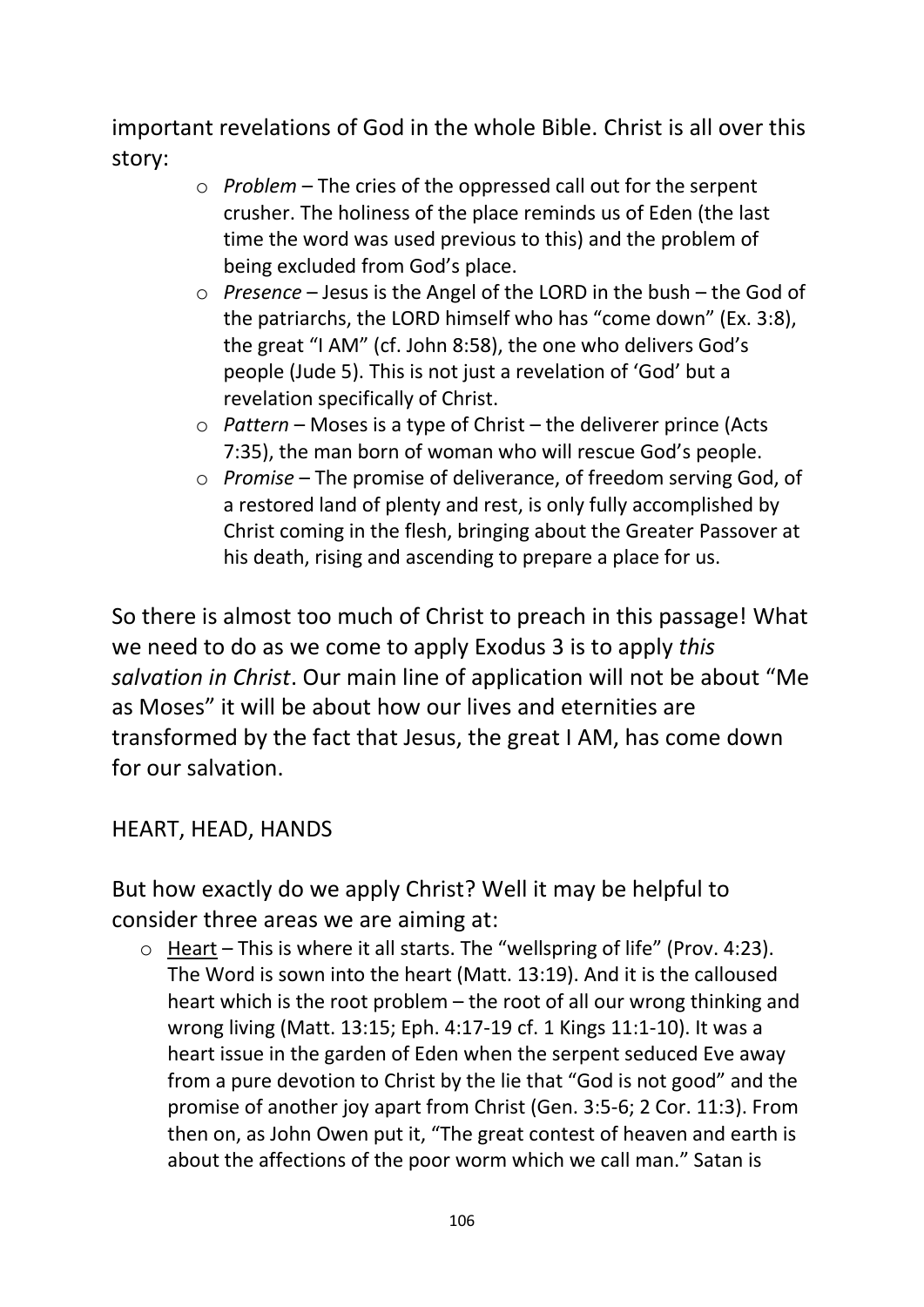seeking to take hearts away from Christ to treasure other things, God is turning hearts back to himself (1 Kings 18:37). It is into this battle that the Scriptures come as the great means by which God will turn hearts back to him, or as 2 Timothy 3:15 puts is, "make you wise". The aim is a wisdom that trusts in the LORD with all the heart (Prov. 3:5), that rejoices in what is truly valuable and grasps hold of what is better than silver and gold (Prov. 3:13-15; 4:5-9). So as we preach from the Bible we preach to win hearts, to make them truly wise; so that people see Christ as he is and are drawn to his glorious beauty. Sometimes the primary application of a Bible passage will not be "Do" so much as simply, "Behold your God!"

- o Head When Pauls goes into detail on how the Scriptures make us wise for salvation (2 Timothy 3:16) he speaks of "teaching" and "reproof"– both of which are mainly to do with our thinking and understanding. The Christian life is not just about emotions. It is about truth. We need to unlearn the lies of the Serpent. We need to know the true God. We need to "learn Christ" (Eph. 4:20). The Old Testament Scriptures are there to teach us the truth, the "doctrine of God our Saviour" which leads to godliness (Titus 1:1; 2:10). They are there to reprove false teaching and replace it with true gospel faith and gospel living (Titus 1:13; 2:14-15). So the application of a Bible narrative may well be that we need to *think* about God differently – to change our theology from an idea of God as a hard-to-please big-boss-in-the-sky to a personal, ground-level God of compassion and sacrifice (e.g. Exodus 3 or 1 Kings 18:20-29). Often the application will be not so much "Do" as "Think rightly"; "Consider Christ."
- $\circ$  Hands There is also a place a very important place for application to the hands, the behaviour, daily living. 2 Timothy 3:16 continues by speaking of "correction" and "training in righteousness" – both of which speak mainly of behaviour and practice. We should not ignore the many imperatives ("Do this", "Flee from this") in the Bible. We should not shy away from the Bible's very practical instructions and implications about, for example, sexual immorality, corruption, parenting, status, tradition, marriage and singleness. The Scriptures are given that we would "Do them" (Deut. 29:29; Matt. 28:20; Luke 6:46-49; James 1:22). They are to correct (straighten out) our crooked lives and to train God's people how to walk in the path of godliness. But notice it is the Bible-which-is-allabout-salvation-through-faith-in-Jesus (2 Tim. 3:15) that trains people to walk rightly. We are not simply to hit people over the head with commands. It is the grace of God which trains us to say No to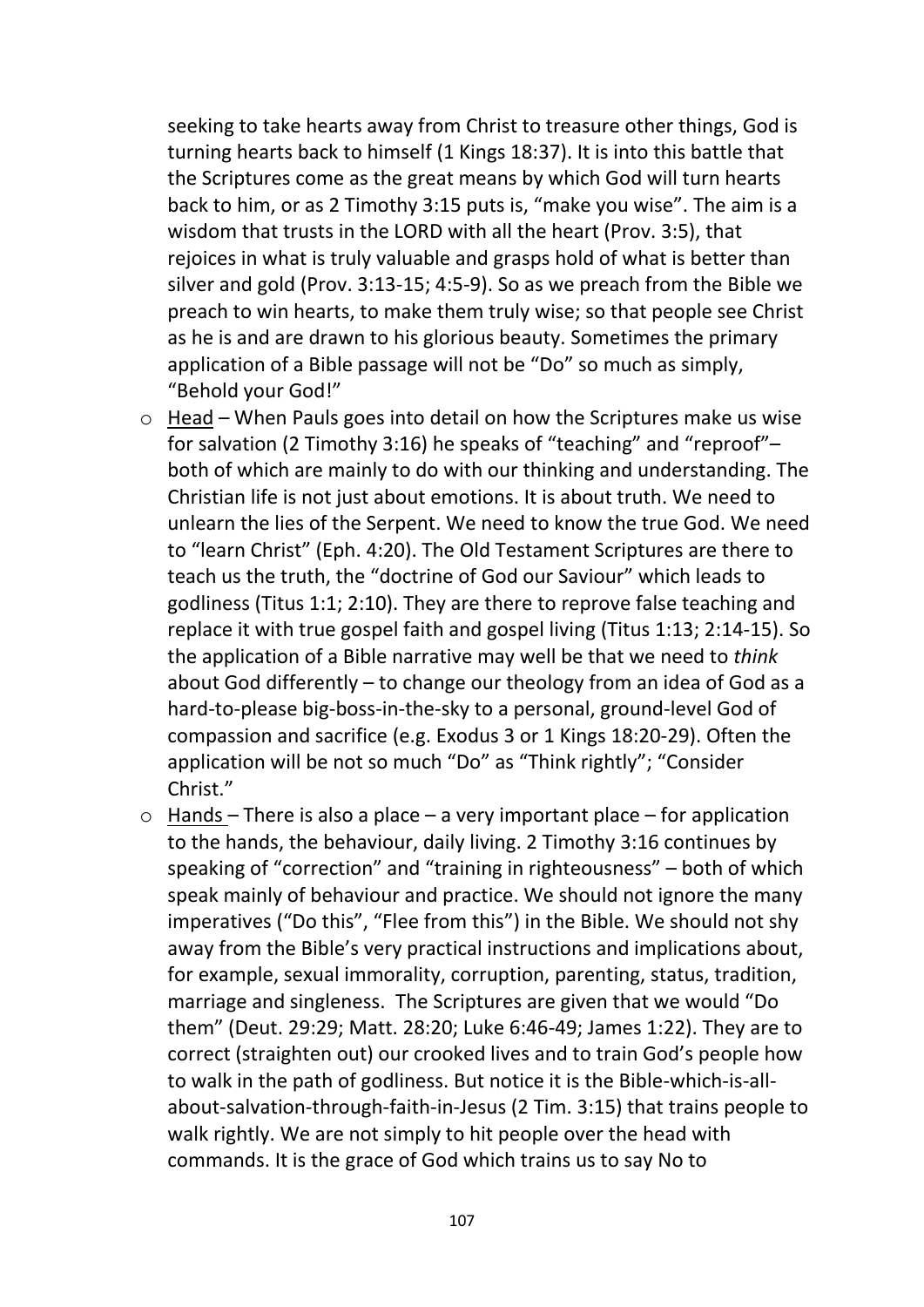ungodliness (Titus 2:11-12). We need to show people a) that they have failed to do what God requires (hence the need for Christ's life and death for us); b) that the truth and shape of the gospel of Christ itself demands that we now live in a particular way (e.g. Ephesians 4:32-5:2; 5:25); and c) that we can only live in this way by the Spirit of Christ.

So, in a nutshell – read your Bible passage carefully, find the Big Point about Christ, and apply *Him*. Let our preaching be holding out Christ to sinners, the bread of life to hungry souls. As John Wesley and George Whitefield used to put in their diaries: "Preached at such and such a place… offered them Christ."

# QUESTIONS TO ASK AS WE APPLY

These seven questions may help us as we work through our preparation from the Big Point to the Application:

- What was the Big Point of the story? This is what we're going to want to apply. To find the Big Point we'll need to lots of work reading and reading and reading the text, looking for the surprises, the turning point, the key statements, the repeated phrases and ideas.
- Where did you see Christ in this story? In Old Testament narratives the Problem-Promise-Pattern-Presence grid may be helpful. If the whole Bible is about him then he should be in the Big Point of the passage somehow. He is the one we want to apply.
- Where is this story in the big story of the Bible? How does the life, death and resurrection of Jesus make sense of this story and direct us to the right application? What are the concepts or structures or patterns that we will need to 'take through the Cross'? How is the application going to be different in the New Testament era?
- How does this story lead us to salvation in Christ Jesus? What aspect of our salvation does it bring out most powerfully? E.g. Exodus 14 particularly brings out most clearly the aspect of us being inactive in our salvation and Christ fighting for us.
- How does this address our hearts? How should this story and this picture of Christ and his work move our emotions? How should it move us from devotion to the world to joy in Christ?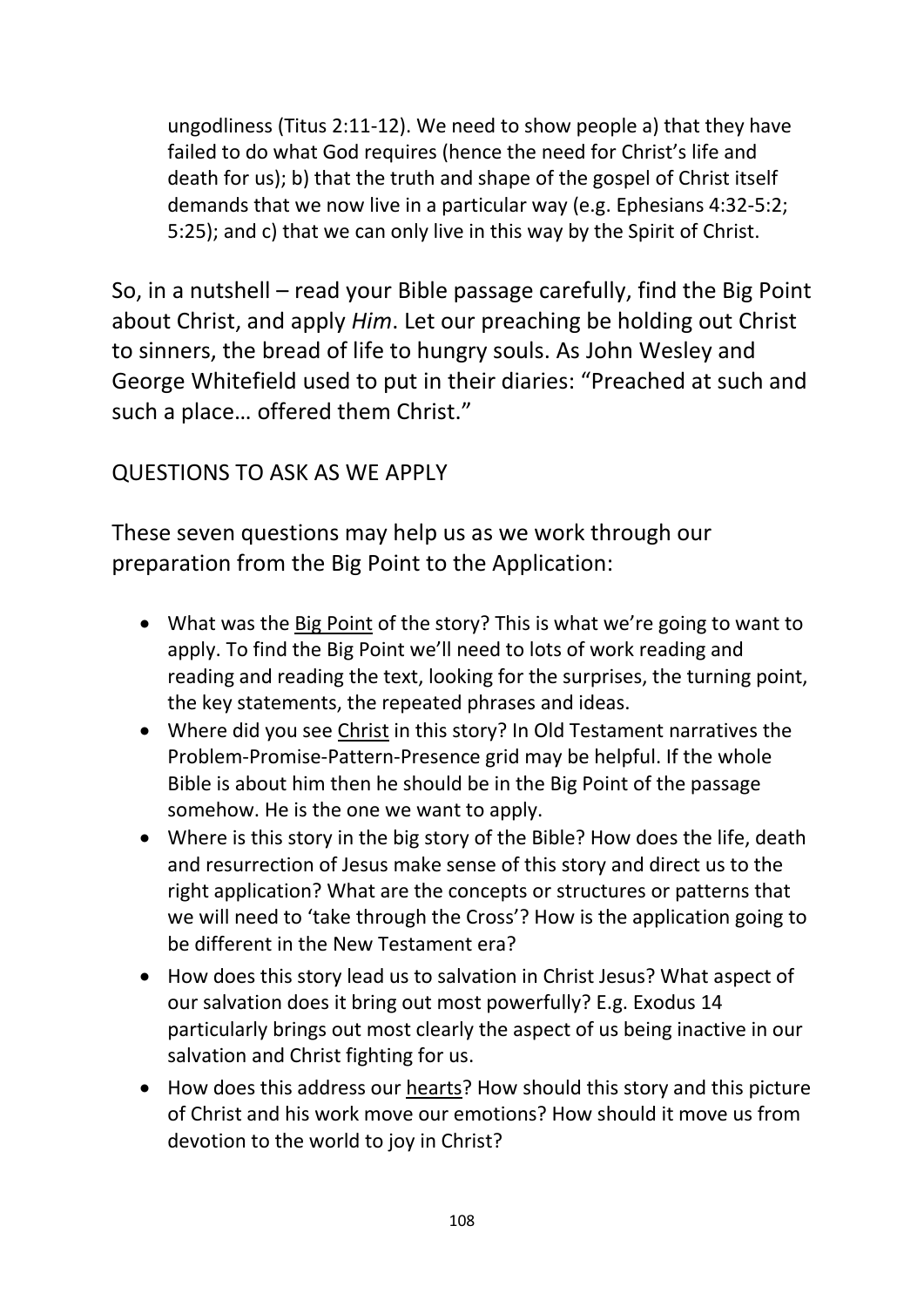- How does this address our heads? What gospel doctrine are we being taught here? What are the false ideas of about Christ and the Christian life that this story destroys?
- How does this correct and train our hands? Did the author of this story want us to do something or avoid something in response? Are there natural implications of this teaching for our lives? How does this all connect to the gospel? Make sure you are very clear at this point why the gospel is the reason and means of doing these things.

Then three questions to help us apply to different people:

- How does this apply to me the preacher as a sinner? My most common temptation in reading the Bible is that I'm far too quickly thinking of how I might preach it; I'm already thinking of a congregation or a context and I'm already thinking, 'What do *they* need to hear, what comfort or challenge do *they* need?' I'm very ashamed that I've often bypassed my own heart and not swallowed and digested and felt the effect of God's Word on me first. We must be like Ezra and do before teaching (Ezra 7:10). And we must apply to ourselves as sinners. Let us not be like the Pharisees who thought themselves righteous and looked down on those they put in a different category to themselves but rather, let us be those who know how sinful we are and love Jesus much because we know we have been forgiven much (Luke 7:47). As we read the Scriptures let's soak in the grace of God ourselves and enjoy Christ ourselves before we then seek to apply Him to others.
- How does this apply to the church? We very easily personalise the Bible – treating it as if it is a devotional book written for individuals. Actually the Bible is for the Church corporately – think of the reading of the Law to everyone in Exodus 24 or Nehemiah 8 or the words of the Prophets which were almost always to the people as a whole. In the NT the letters were to be read out to the church as a whole (e.g. 1 Thess. 1:27) – men and women, children and parents, slaves and masters. So instead of thinking, 'How can I give each individual a 'take home' application?' we should rather think, 'What is this passage saying to our church family?' and then 'What is this saying to particular groups in the church family – mature, immature, proud, discouraged, married, unmarried, working, unemployed?" While there will be a big thing that passage is saying to everyone the applications will often be quite different for different people. The Scriptures should comfort the afflicted and afflict the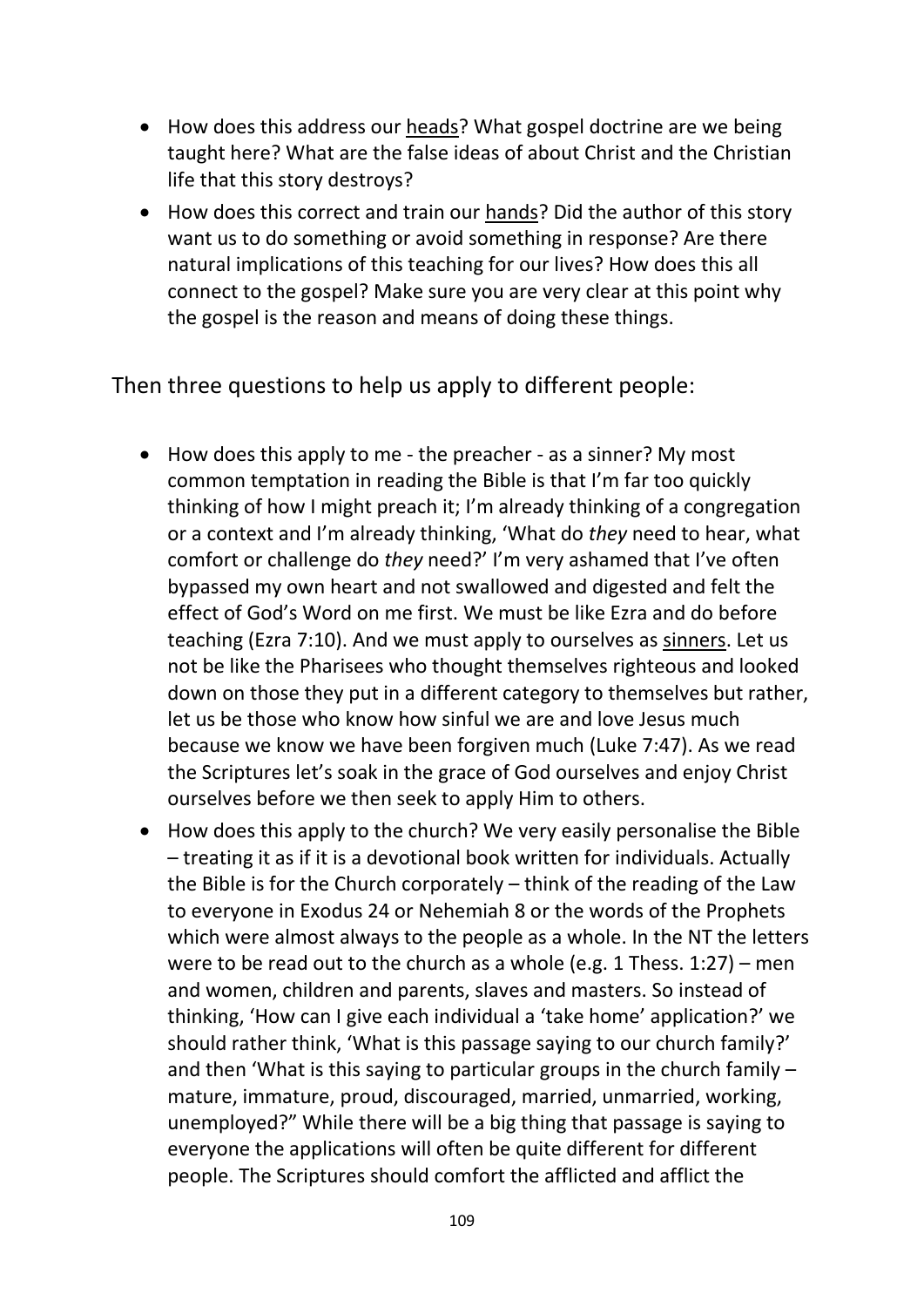comfortable. One of the wonderful things about the Hebrew narratives is that they are so beautifully cleverly told that there are very often different levels of meaning of different characters and different parts of the plot (and subplots) that lend themselves to making a range of different applications.

 How does this apply to the world? There will almost always be unbelievers in a Christian gathering – visitors, enquirers or nominal believers. The Bible is public truth. It is not just for a holy huddle – it is truth for the whole world. A story like Genesis 3 tells us truths about humanity and about Christ that are vital for everyone to hear. A story like the Flood or the Parting of the Red Sea is a great comfort for those in Christ but also a massive warning to those outside him of judgment on the world outside of Christ. Above all we must never assume that people are born again and we must never assume that people have heard the gospel so take every opportunity to hold out Christ as the saviour of sinners.

#### A QUICK WORKED EXAMPLE: 2 KINGS 5

The Big Point of this wonderful story is the grace of God and particularly its broadness (extending even to a Gentile enemy), its narrowness (it comes only at the Jordan, only through the LORD's prophet, only according to his directions), and its freeness (no works are to be done, no payment to be taken). All of these dimensions are very clearly true of the gospel of Christ Jesus.

When it comes to applying the main point we might helpfully look at the different characters involved.

o Naaman – There is a clear line of application here in that most of us are Gentiles like him and naturally enemies of God, the most unlikely candidates for grace. We could particularly observe and apply his struggle to accept the narrowness of God's grace and then how, in finally submitting to the simple call he is transformed, not only through the curing of the leprosy (which is a sign in the Bible of curse, uncleanness, exclusion and death (Numbers 12:12)) but also in a new softness of heart (2 Kings 5:18).